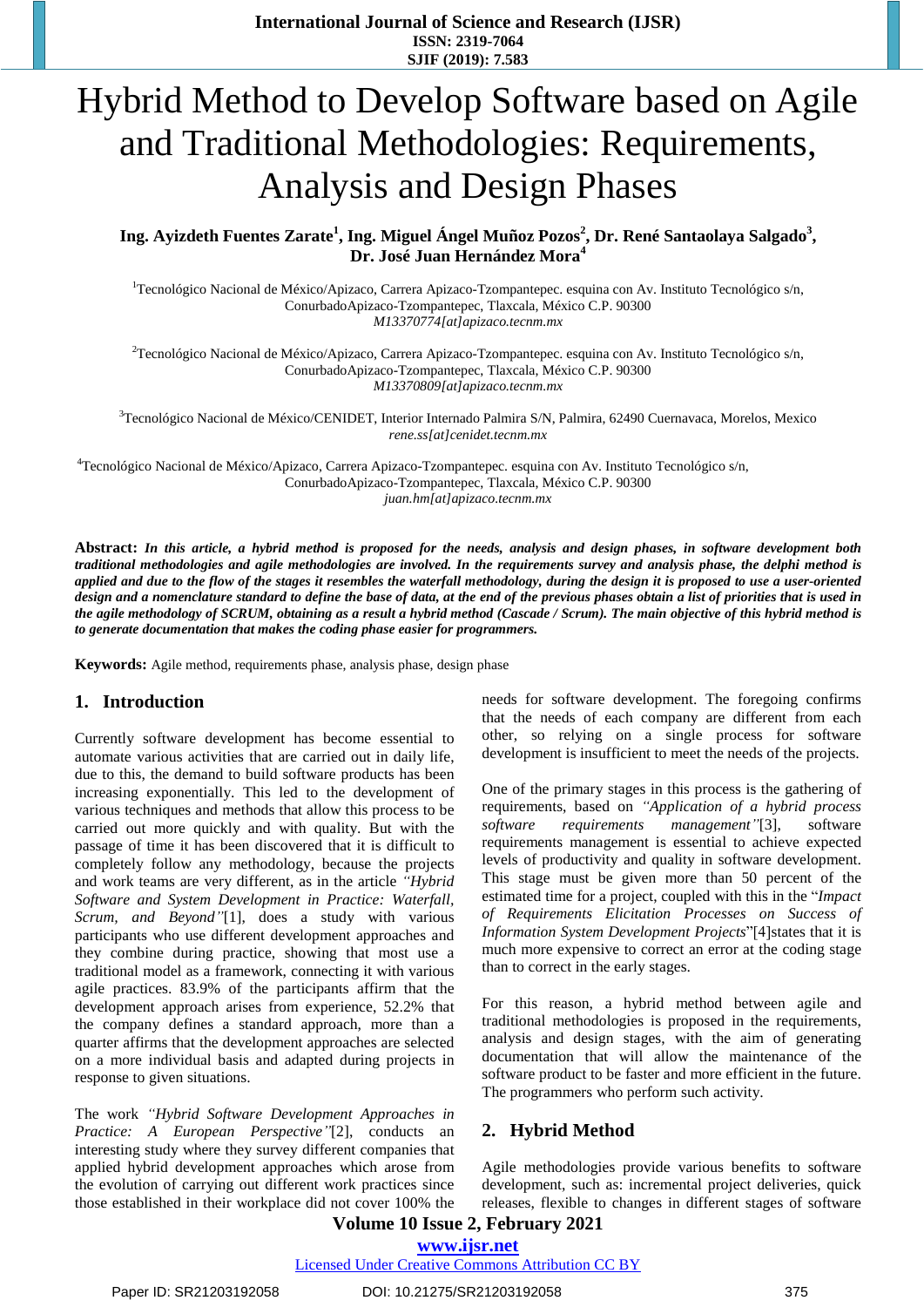## **International Journal of Science and Research (IJSR) ISSN: 2319-7064 SJIF (2019): 7.583**

development. However, one of its main limitations is the lack of documentation throughout this process, which makes maintenance and updates difficult.

The hybrid method proposed in this article consists of combining the advantages offered by agile methodologies, in this case SCRUM is used: iterations with sprint, priority list and extreme programming methodology (XP) that during coding do pair programming. It also takes advantage of traditional methodologies such as technical documentation. The Delphi method is applied in the requirements survey, analysis and definition of a coding standard.

In the [Figure](#page-1-0) 1shows a diagram that outlines the proposed hybrid method.

It is important to mention that this hybrid method is divided into two jobs, in this article only the first phases for software development will be addressed, which are: requirements survey, analysis, design. The coding, testing and launch phases can be found in the article *"Hybrid Method for Software Development Based On Agile Methodologies in the Coding and Testing Phases"*[5],



# <span id="page-1-0"></span>**3. Requirements phase**

The requirements survey is one of the most important phases of software development, it is in charge of compiling the client's needs. Within the proposed method, it is defined to carry out the following cycle as observed in the [Figure](#page-1-1) [2t](#page-1-1)hese iterations based on the delphi method. In a comparative way, it is mentioned that the delphi method is an iterative process with the participation of people considered experts in order to obtain a consensus according to a common issue or problem, in this case the people who will be involved in the iterative process are the owners of the products and all the people involved in the process in order to obtain more detailed information from different points of view.



<span id="page-1-1"></span>**Figure 2:** Survey of requirements

The following is a detailed explanation of the application of each of the steps necessary to perform the requirements survey. It should be clarified that as illustrated in [Figure](#page-1-1) 2, the application of the delphi method consists of performing 2 to 3 cycles from the interview to feedback with the actors in order to collect the greatest amount of information in each round and obtain specific details.

#### **1) Identify the sources of the requirements**

SWEBOK [6] mentions that in the area of knowledge requirements the requirements have many sources in typical software, and it is important that all potential sources are identified and evaluated for their impact.

Therefore, it is proposed to carry out this identification of the sources in a table to describe the activities carried out by each actor involved in the process, the proposed format is illustrated in the [Figure](#page-1-2) 3.



| Date: |      |                      |         |              |                         |  |
|-------|------|----------------------|---------|--------------|-------------------------|--|
| No.   | Name | Activity it performs | Contact | Requirements | Degree of<br>importance |  |
|       |      |                      |         |              |                         |  |
|       |      |                      |         |              |                         |  |
|       |      |                      |         |              |                         |  |

**Figure 3:** Stakeholder identification form

<span id="page-1-2"></span>The format consists of briefly and broadly describing the activities carried out by those involved, according to this assigning a degree of importance (high, medium and low) during the process.

# **2) User stories**

Project:

In this method it is proposed to make the user stories with a suggested format see the [Figure](#page-1-3) 4.The format was designed with the objective of collecting as much information as possible, adding features that later worked for planning.

| Id:                          | T it le:                       |  |                   |  |                 |  |  |
|------------------------------|--------------------------------|--|-------------------|--|-----------------|--|--|
| Date:                        | <b>Priority:</b>               |  | Development risk: |  |                 |  |  |
| <b>Estimated total time:</b> |                                |  | Dependence:       |  |                 |  |  |
| Interviewed:                 |                                |  |                   |  |                 |  |  |
| User:                        |                                |  |                   |  |                 |  |  |
|                              | <b>Responsible Programmer:</b> |  |                   |  |                 |  |  |
|                              | <b>Secondary Programmer 1:</b> |  |                   |  |                 |  |  |
|                              | <b>Secondary Programmer 2:</b> |  |                   |  |                 |  |  |
| <b>Description</b>           |                                |  |                   |  |                 |  |  |
| As:                          |                                |  |                   |  |                 |  |  |
| I want to:                   |                                |  |                   |  |                 |  |  |
| To be able to:               |                                |  |                   |  |                 |  |  |
| <b>Process</b>               |                                |  | <b>Assigned</b>   |  | Value Estimated |  |  |
|                              |                                |  | programmer        |  | time            |  |  |
|                              |                                |  |                   |  |                 |  |  |
|                              |                                |  |                   |  |                 |  |  |
|                              |                                |  |                   |  |                 |  |  |
|                              |                                |  |                   |  |                 |  |  |
|                              |                                |  |                   |  |                 |  |  |
|                              |                                |  |                   |  |                 |  |  |
| <b>Terms of Acceptance:</b>  |                                |  |                   |  |                 |  |  |
|                              |                                |  |                   |  |                 |  |  |
|                              |                                |  |                   |  |                 |  |  |
| Contingency:                 |                                |  |                   |  |                 |  |  |
| <b>Observations:</b>         |                                |  |                   |  |                 |  |  |
|                              |                                |  |                   |  |                 |  |  |

**Figure 4:** User story format

<span id="page-1-3"></span>After completing the user stories, an extremely important step is carried out, which is the realization of the box diagram with BPMN symbology, this allows to visualize the

# **Volume 10 Issue 2, February 2021**

**www.ijsr.net**

Licensed Under Creative Commons Attribution CC BY

# Paper ID: SR21203192058 DOI: 10.21275/SR21203192058 376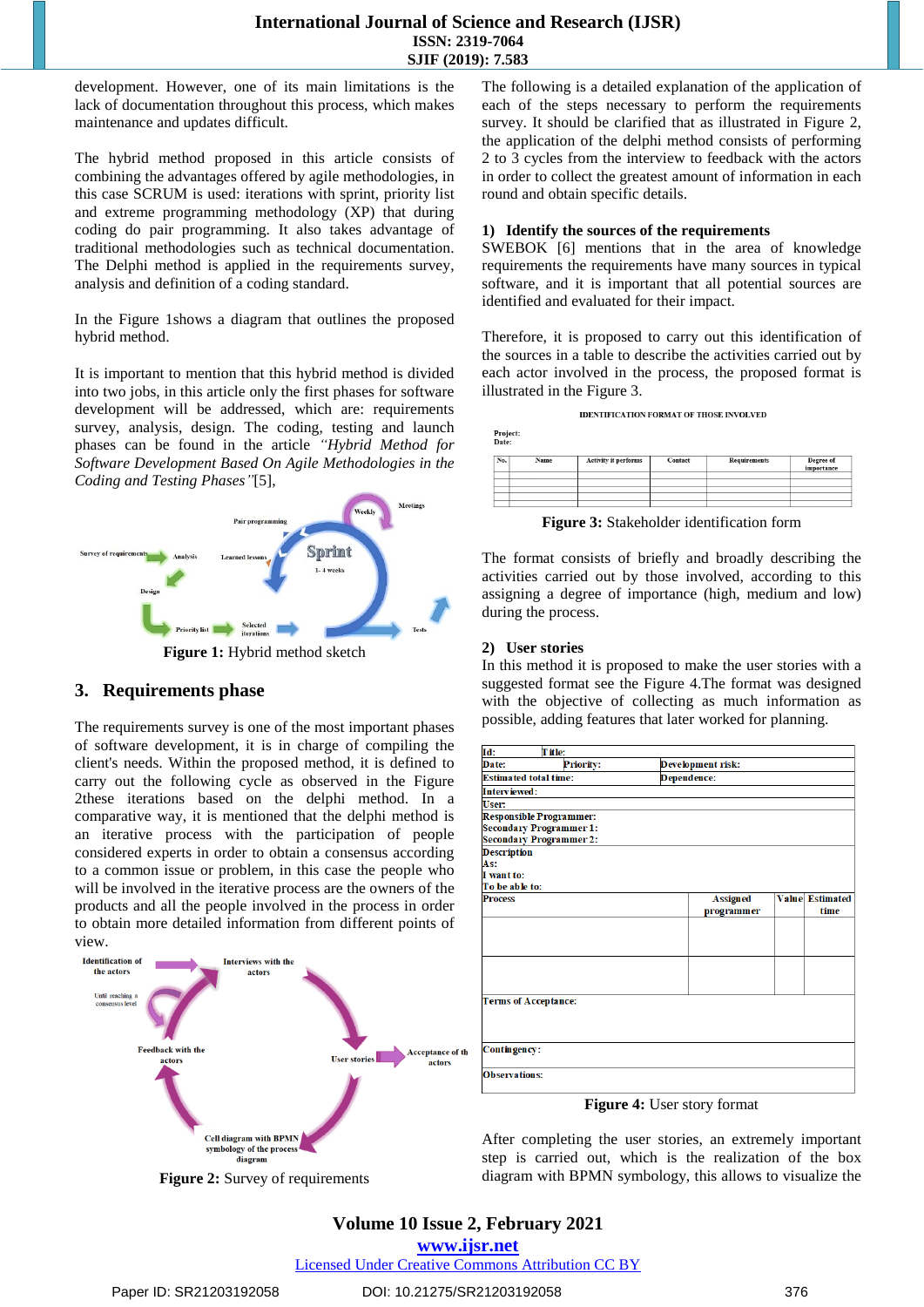flow of information and the people involved in a general way.

#### **3) Feedback with stakeholders**

The delphi method has various uses, in this case it is applied to the requirements survey stage with the purpose of obtaining more detailed customer needs.

Step-by-step method application:

- a) *Identification of the problem or issue*: it is briefly explained what the current problem is.
- b) *Preparation of the questionnaire:* a questionnaire related to the project to be developed is prepared.
- c) *Define the panel of experts or participants in the survey:* for the application of the delphi method in raising requirements, the experts are the people involved in the project who are our source for obtaining the requirements.
- d) *Distribute the questionnaire:*this step is covered when conducting the interviews.
- e) *Analyze results:* for the analysis of the results, the user stories and the cell diagram are made.
- f) *Delivery of analysis to experts:* it is briefly explained to those involved what was obtained from the interviews and if their needs were expressed in the best way.
- g) *Second analysis*: new more detailed questionnaires are carried out with questions that resolve doubts about the first application of the interview, to carry out a second analysis and identify more specific details of the requirements and if necessary modify the user stories and the diagram of cells with BPMN symbology.

Carry out the process again from step two to four, with the objective that in the new round, more specific aspects that were omitted in the first interaction with the actors are considered. This process is repeated until a level of consensus is reached. Due to the times the process of trying several times cannot be very long.

#### **4) Acceptance of the actors**

In the acceptance by the actors, it is explained in detail how is the process that is currently used to solve some activity and identifying the possible needs that may arise during the use of the software product; If everyone agrees to continue with the next phase, it is reflected in a document where the person in charge of the project and the owner of the process sign with their consent. This step is extremely important since in the future if small changes can be made, but the total change of the project will not be possible since that is why the document is signed where the deliverables are reflected.

# **4. Analysis Phase**

Requirements analysis is the most complex phase during the software life cycle as it is in charge of translating user requirements into operational characteristics of the software. These are usually directed so that programmers can translate them into software.

It is proposed to carry out the following process shown in the [Figure](#page-2-0) 5. At this stage, the delphi method is implemented with the aim of performing various iterations that allow the entire analysis to be carried out in more detail and that when the programmers in charge of the software development are building software, it is easy to understand the process.



**Figure 5:** Requirements analysis

#### <span id="page-2-0"></span>**1) Description of business logic**

It is in charge of defining the rules that are applied in the real world to instructions so that a software system can understand how it is going to treat information. A format is proposed [\(Figure](#page-2-1) 6) that allows the business logic to be clearly organized, it is important to mention that for each user story there must be a business logic.

**Process to enter** 

| <b>Business Logic for History:</b> |                          |  |  |  |
|------------------------------------|--------------------------|--|--|--|
| <b>Process:</b>                    | Condition of acceptance: |  |  |  |
| <b>Corresponding table:</b>        |                          |  |  |  |
| Primary key:                       |                          |  |  |  |
| <b>Description of the Process</b>  |                          |  |  |  |
|                                    |                          |  |  |  |
|                                    |                          |  |  |  |
|                                    |                          |  |  |  |

**Figure 6:** Business logic format

#### <span id="page-2-1"></span>**2) Testing with various scenarios**

These tests are carried out using the box diagram obtained in the requirements survey and the business logic.

#### **3) Feedback with analysts**

On several occasions, carrying out a first analysis is not enough because in principle all the small details are not considered, therefore, carry out steps two and three as a team with the different analysts so that all aspects that were not initially covered are covered. were observed and if the details described in the business logic are easy to understand for a programmer who is not related to the project.

# **5. Design Phase**

In the design process it is of utmost importance to have as much contact as possible with the client and especially with the end user, since this will provide us with better information about the design.

In the proposed model, the design process is shown in the [Figure](#page-3-0) 7.

**Volume 10 Issue 2, February 2021 www.ijsr.net** Licensed Under Creative Commons Attribution CC BY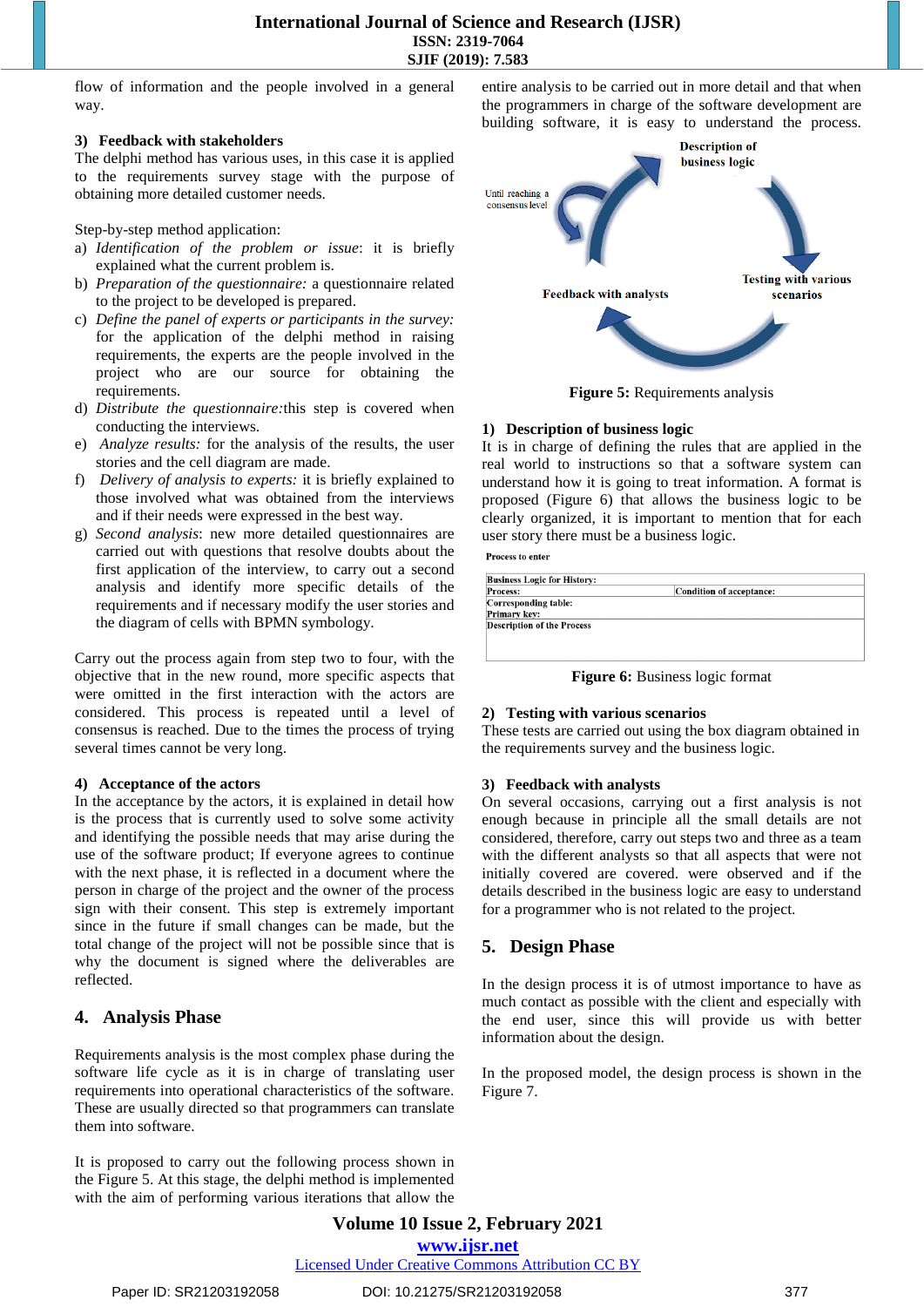

## <span id="page-3-0"></span>**1) Interface design**

The interface design is focused on the user whose purpose is to create software products that meet specific needs of end users, obtaining the greatest satisfaction and the best possible user experience with the minimum effort on their part. This process can be done in various ways such as:

- Freehand sketches
- Mockup
- Prototype (Showing the navigation but without the final operation)

#### **2) Database design**

The design of the database is largely derived from business logic and is done using a relational diagram and data dictionary. The design must be based on the defined standard to properly name databases, tables, and fields. The following standard is suggested:

- The name of the database is capitalized.
- The names of tables use camel notation. In camel notation (so called because they look like the humps of a camel) the names of each word start with a capital letter and the rest are written in lowercase. No periods or hyphens are used to separate the words.
- Field names start with lowercase and later use camel notation.
- The names of databases, tables and fields must be meaningful. Write comments to each field.
- Normalize the database.

#### **3) Testing**

As it has a user-centered design, the tests to verify the correct operation of the software product are carried out with the end user and according to each user story.

#### **4) Priority list**

The priority list allows the deliverables to be in the form of iterations, the requirements are classified by different priorities, using the MoSCoW method and indicating in a column the sprint number to which it belongs. To do the above, the format of the *[Figure](#page-3-1) 8*



# <span id="page-3-1"></span>**6. Application of the proposed hybrid method**

This hybrid method was applied during the migration of an information system called "Teaching Evaluation" for the Technological Institute of Apizaco, and excellent results were obtained.

Teacher evaluation was carried out in two versions, in version 1 methodologies and / or methods that supported software development were not used, in version 2 the proposed hybrid method was used, to clearly visualize the differences that existed during development software, a comparison is shown in the [Table](#page-3-2) 1, this includes the stages of requirements collection, analysis and design.

|  |  | Table 1: Hybrid method application comparison |
|--|--|-----------------------------------------------|
|  |  |                                               |

<span id="page-3-2"></span>

| Teacher evaluation             |         |                        |  |  |
|--------------------------------|---------|------------------------|--|--|
|                                | Version | Version 2              |  |  |
|                                |         | Applying hybrid method |  |  |
| Identification of actors       |         |                        |  |  |
| Interview with actors          |         |                        |  |  |
| User stories                   |         |                        |  |  |
| Cell diagram                   |         |                        |  |  |
| Delphi method application for  |         |                        |  |  |
| feedback with actors           |         |                        |  |  |
| <b>Business logic</b>          |         |                        |  |  |
| Delphi method application for  |         |                        |  |  |
| feedback with analysts         |         |                        |  |  |
| User-oriented interface design |         |                        |  |  |
| Database design                |         |                        |  |  |
| Design tests                   |         |                        |  |  |
| Generate priority list         |         |                        |  |  |

[Figure](#page-3-3) 9 shows the approximate execution time of each of the phases of software development. As can be seen, the coding time decreased considerably since more time was dedicated in the first phases and the documentation originating from them allows the software construction process to be faster and more understandable for programmers.



<span id="page-3-3"></span>**Figure 9:** Comparison of software development phases

# **7. Conclusions**

The hybrid method proposed for the requirements, analysis and design phase is proposed with the intention of covering one of the limitations of agile methodologies, which is the lack of documentation. The case study called Teacher Evaluation shows a practical example of the application of the hybrid method in a web-oriented project with a controller view model. The documentation obtained allows

# **Volume 10 Issue 2, February 2021 www.ijsr.net**

Licensed Under Creative Commons Attribution CC BY